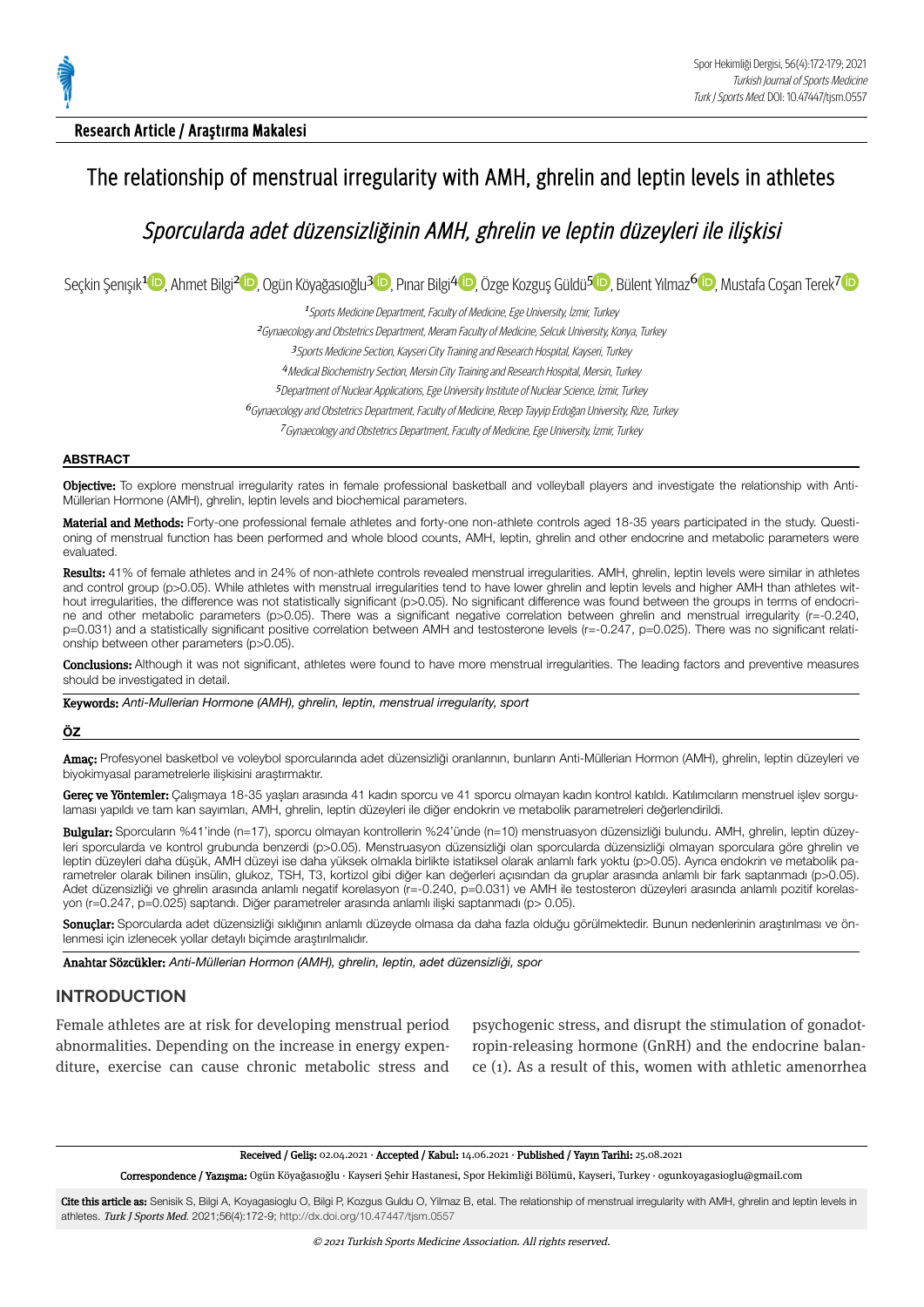have less release of follicle-stimulating hormone (FSH) and luteinizing hormone (LH), leading to impaired ovulation (2). The prevalence of secondary amenorrhea and oligomenorrhea in the general non-athletic population is between 2% and 5% (3). The incidence of menstrual disorders varies in female athletes and can be as high as  $44\%$  (4).

As a result of strenuous and repetitive exercise, partially negative energy balance occurs. If energy expenditure exceeds energy intake, homeostatic neuroendocrine mechanisms such as leptin and ghrelin hormone responses are activated to conserve energy. In addition to appetite regulation, leptin and ghrelin have an effect on the mechanisms which regulate the reproductive function. Leptin concentrations in circulation are directly proportional to body fat storages. Leptin stimulates GnRH release and gonadotropin production. It has been shown that critical leptin level is required for the continuation of menstruation and there is a deterioration in menstrual function in women with low leptin levels (5). Leptin levels in circulation generally decrease with exercise (6). It has been reported that serum leptin levels decrease in athletes who are highly trained, and daily leptin release pattern disappears in athletes with amenorrhea (7). Ghrelin in circulation is inversely proportional to body weight (8). Ghrelin decreases GnRH release and gonadotropin production by acting in reverse of leptin (9). It has been shown that increased ghrelin levels cause disruption in menstrual function. It has also been shown that ghrelin levels increase in people who exercise (10,11). Ghrelin levels were found to be higher in people with amenorrhea who are exercising (12).

Anti-Mullerian Hormone (AMH) is a peptide produced by granulosa cells of growing ovarian pre-antral and small antral follicles (13). Serum AMH level is related to the total number of antral follicles in the ovaries. Therefore, the increase in serum AMH level can be used as an ovarian reserve biomarker for the diagnosis of ovulatory dysfunction and polycystic ovary syndrome (PCOS) (13.14). The continued growth of the follicles leads to increased AMH levels and causes the menstrual cycle to be disrupted. Therefore, AMH levels are high in women who do not menstruate or have irregular menstruation (15). The purpose of this cross-sectional study is to compare the frequency of menstrual dysfunction in women who do team sports, such as basketball and volleyball, with non-athlete female control group, and to investigate whether it shows a correlation with leptin, ghrelin and AMH hormones if there is a disorder.

# **MATERIAL and METHODS**

Our study was conducted between August 2018 and January 2019 together with four sports clubs in the Turkish Basketball First League and Turkish Volleyball First League. Fortyone female athletes between the ages of 18-35, who were professionally engaged in sports without any previous pregnancy history, and forty-one women of similar ages who did not exercise regularly with similar body mass indexes participated in the study. A cross-sectional study involving one-time blood analysis was performed.

"Personal Information Form" was used to obtain research data. Relevant forms were distributed to the participants of the study and they were asked to read and answer by themselves. The Personal Information Form consisted three parts. In the first part, there were questions to determine the socio demographic information (age, use of medication, smoking, chronic diseases, and eating disorders) of the participants. In the second part, training schedules of the athletes were questioned. The activity levels of the controls were noted, as well. The second part of the form contains the query of daily diet regimens. Third part includes questions to determine the menstrual characteristics of the participants (age of menarche, menstruation period, number of pads used, oligomenorrhea, polymenorrhea, secondary amenorrhea). Menstruation intervals longer than 30-35 days were accepted as oligomenorrhea (1,2), and shorter than 21 days, as polymenorrhea (1,3). Secondary amenorrhea was considered to be the absence of three or more consecutive menstrual bleeding after at least one normal period  $(3)$ .

Functional hypogonadism is a reversible disorder characterized by GnRH deficiency without an anatomical cause. Since this disorder is associated with variable patterns of abnormal LH pulsatility and low leptin levels, these blood parameters were investigated to evaluate functional hypogonadism in participants.

Exclusion criteria were; having diagnosis of Polycystic Ovary Syndrome (PCOS), showing clinical signs of PCOS detected by an obstetrician, having premature ovarian fa ilure, being pregnant, using oral contraceptive drugs or smoking. On the day of blood sampling, body weight, he ight, body mass index (BMI), and body fat levels of participants were measured. Height (cm) and weight (kg) measurements were taken using a wall-mounted height meter and digital scale. BMI were calculated by using the formula: Weight/Height<sup>2</sup> (kg/m<sup>2</sup>). Body fat levels were measured using Tanita model TBF-300 A.

Written informed consent was obtained from all participants and the study was approved by the Ege University Faculty of Medicine Clinical Research Ethics Committee, (No: 17-9 / 7, 29/09/2017).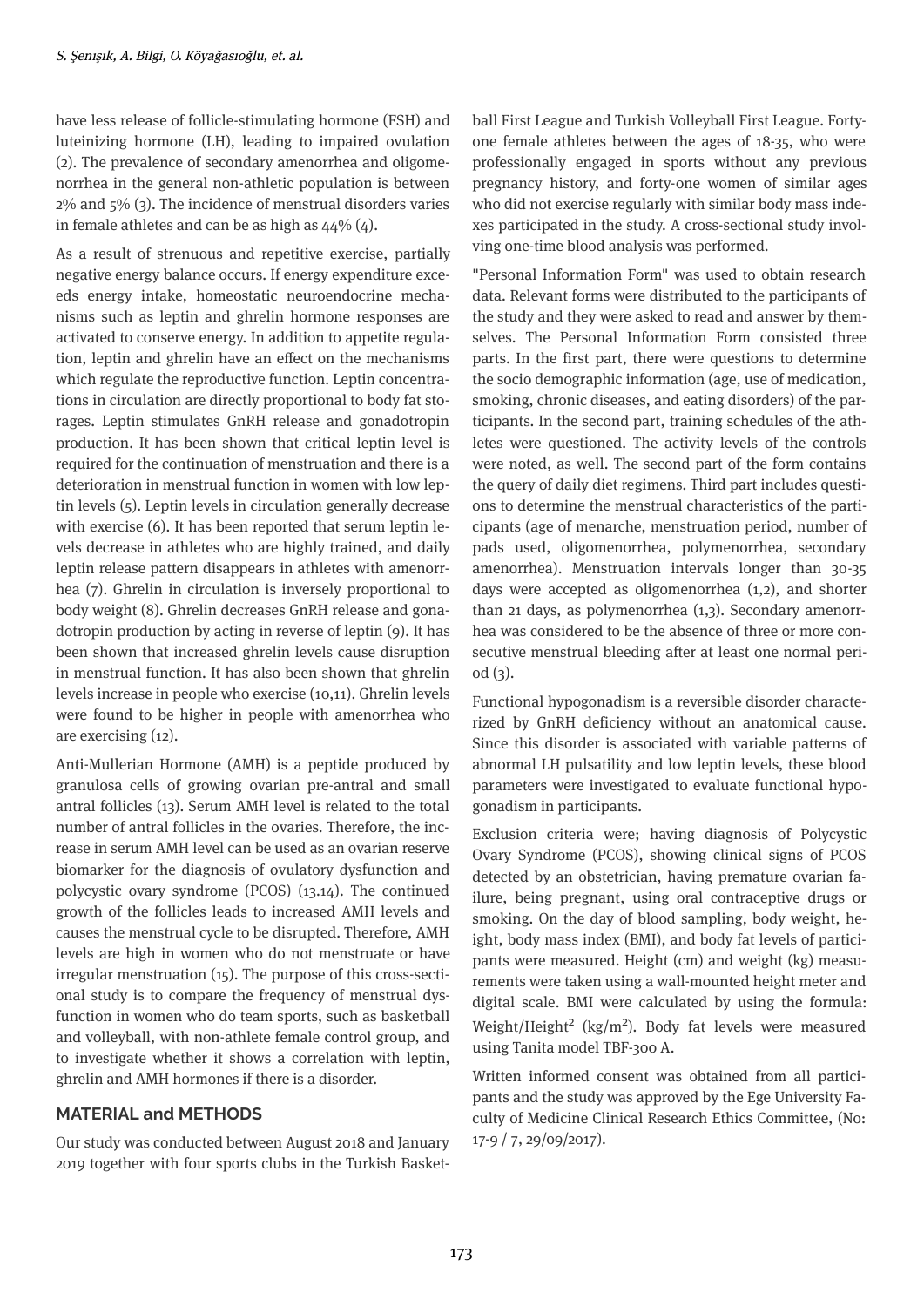## **Collection and Preparation of Serum Samples**

Blood samples were taken from the antecubital vein between 08.00 - 09.00 in the morning after one day of rest and 12 hours of fasting. Whole blood counts, lipid profiles, glucose, hemoglobin A1c (HbA1c), insulin, FSH, LH, estradiol, thyroid-stimulating hormone (TSH), free thyroxine (fT4), free tri-iodothyronine (fT3), prolactin, progesterone, testosterone, dehydroepiandrosterone sulfate (DHEAS), cortisol, leptin, ghrelin, AMH, vitamin B12, folate, iron, ferritin, aspartate aminotransferase (AST), alanin aminotransferase (ALT), creatine kinase (CK), alkaline phosphatase (ALP) and lactate dehydrogenase (LDH) levels were obtained. Separate samples were taken into gel vacuum tubes without anticoagulants for AMH, leptin and ghrelin measurement. Samples taken were allowed to clot for 30 minutes at room temperature and were centrifuged at 2000xg for 10 minutes. They were stored in capped storage tubes at -20˚C with the condition of keeping for a maximum of 6 months. Each sample was frozen and thawed only once.

## **Test Procedures**

Routine biochemistry tests, hormone tests and whole blood counts were studied on the day which samples were taken.

Routine biochemistry tests such as glucose, AST, ALT, total cholesterol, triglyceride and HDL cholesterol tests were studied on Beckman Coulter AU 5800 (Beckman Coulter Inc., CA, USA) autoanalyzer by spectrophotometric method.

Hormone tests such as FSH, LH, estradiol, TSH, prolactin, progesterone, total testosterone and DHEAS tests were studied with chemiluminescence method on Beckman Coulter DXI 800 analyzer (Beckman Coulter Inc., CA, USA).

Complete blood counts were studied on the Coulter LH 750 hematology analyzer (Beckman Coulter Inc., Miami, FL, USA) with impedance method.

After all frozen serum samples were thawed on another day, the AMH test was run using the Human Mullerian Inhibiting Substance / Anti-Mullerian Hormone ELISA kit (Bioassay Technology Laboratory, China) using the chemiluminescence method on the Beckman Coulter DXI 800 device.

Ghrelin and leptin levels were also tested on a separate day by ELISA method according to appropriate protocols using the Human Ghrelin (GHRL) ELISA Kit and the Human Leptin (Lep) ELISA Kit (Bioassay Technology Laboratory, China) after being thawed. Standard graphics were created.

## **Statistical Analysis**

IBM SPSS Statistics for Windows, Version 25.0 (Released 2017, Armonk, NY: IBM Corp.) software was used for statistical analysis. Data were evaluated as mean and standard deviation and p <0.05 was accepted as statistically significant. The Chi-Square Test was used to compare categorical variables between the athlete group and the control group. To examine whether numerical variables show normal distribution or not, Shapiro - Wilk Test was applied and parametric methods were preferred in comparisons since there was fit ( $p>0.05$ ). In order to examine whether there is a difference between the values of the athlete group and the control group, Student's t test was performed.

Both athlete and non-athlete control groups were separated in itself according to their menstrual conditions (regular/irregular). Inter-group differences were accessed by nonparametric Mann-Whitney U test, since the number of participants of each group was below 30.

Spearman correlation test was applied to examine the relations between blood parameters with each other and with menstrual irregularity.

## **Power Analysis**

Power analysis were performed considering the Mann-Whitney U Test for two independent groups, with a type 1 error rate of 0.05 and statistical power of  $p(1-\beta) = 0.90$ . Under these conditions it was determined that at least 36 participants should be recruited to each group, to find a difference in LARGE-CLASS  $(d = 0.8)$  effects size between the two groups. For each group five extra participants were also recruited to prevent missing values.

## **RESULTS**

All of the participants were in a normal regular diet and had no history or presence of eating disorder. None of the athletes were doing individual training additional to their team training program, the participants of control group were not doing any regular physical activities.

Compared to the control group, athletes had more menstrual irregularities. However, the difference was not statistically significant ( $p=0.10$ ). While 24 of the female athletes who participated in the study had no menstrual irregularities, 17 had irregularities (41%; 10 oligomenorrhea, 7 amenorrhea). In the control group, while 31 of the women had no irregularities, 10 had (24%; 8 oligomenorrhea, 2 amenorrhea).

In terms of anthropometric features, female athletes were younger, taller and heavier than the non-athlete control group, and their body fat levels were lower. These differences were statistically significant (p <0.05) (**Table 1**). Body structure features were similar in women with and without menstrual irregularities (p>0.05).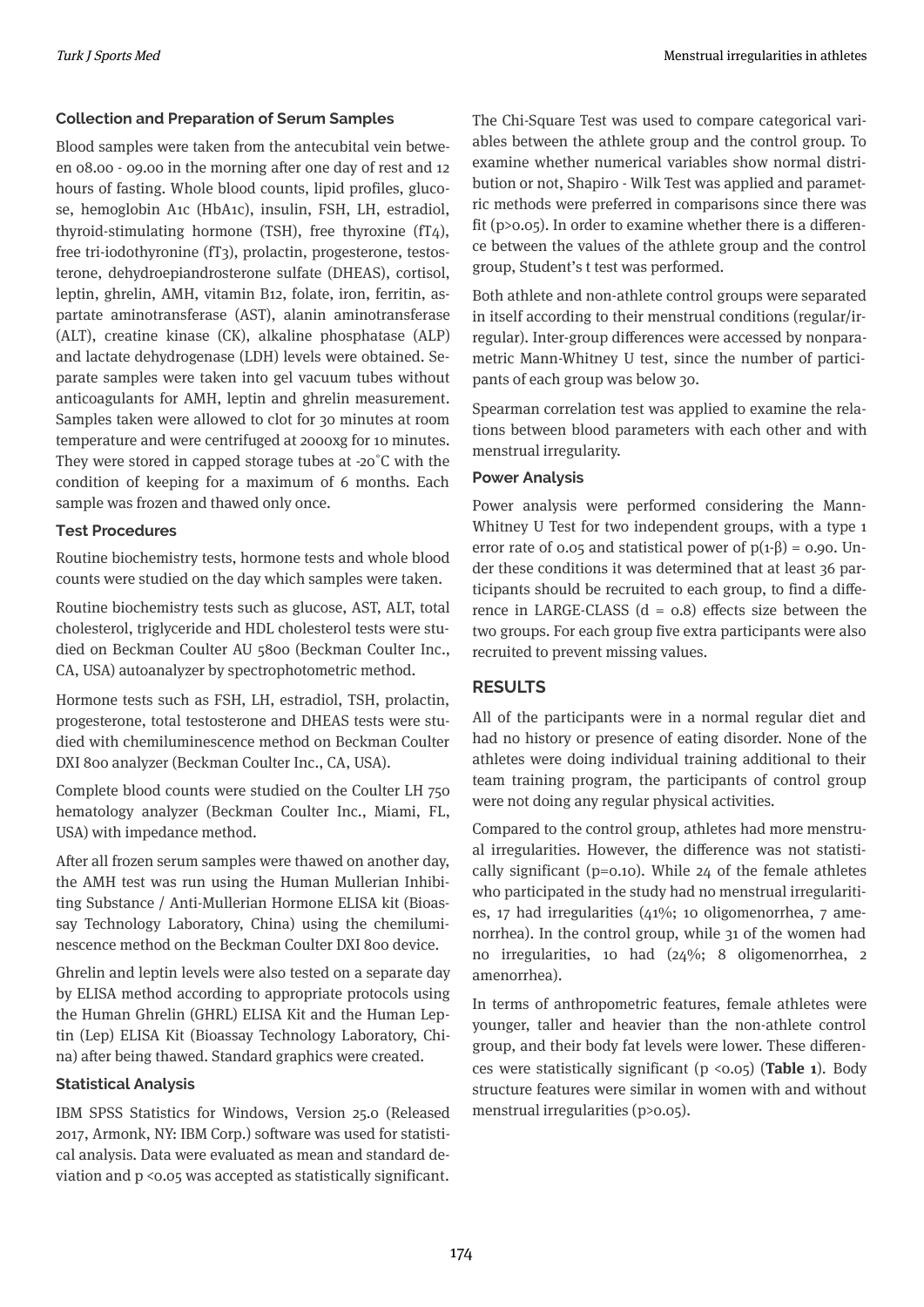#### **Table 1.** Comparison of athlete and non-athlete women according to their general characteristics (\*\*=p<0.01)

|                                      | <b>Athletes</b>   | Non-athletes      |                  |
|--------------------------------------|-------------------|-------------------|------------------|
|                                      | $(n=41)$          | $(n=41)$          | Student's t test |
|                                      | $(mean \pm SD)$   | $(mean \pm SD)$   |                  |
| Age (year)                           | $23.66 \pm 5.55$  | $28.83 \pm 4.41$  | $p < 0.001$ **   |
| Height (cm)                          | $175.95 \pm 8.25$ | $164.37 \pm 5.89$ | p<0.001**        |
| Weight (kg)                          | $67.76 \pm 9.01$  | $59.77 \pm 8.18$  | p<0.001**        |
| Body mass index (kg/m <sup>2</sup> ) | $21.82 \pm 2.00$  | $22.12 \pm 2.48$  | $p = 0.553$      |
| Body Fat Percentage (%)              | $20.91 \pm 4.42$  | $24.67 \pm 6.99$  | $p = 0.005$ **   |

When both groups were compared in terms of blood tests, AST, LDH, CK and HbA1c values were significantly higher, while triglyceride levels were lower in athletes (p <0.05). Other blood tests revealed no statistically significant difference (p> 0.05) (Table 2).

#### **Table 2.** Comparison of groups in terms of blood test results (\*\*=p<0.01)

|                                        |                                  | <b>Athletes</b>    | <b>Non-athletes</b>                 |                        |
|----------------------------------------|----------------------------------|--------------------|-------------------------------------|------------------------|
|                                        | <b>Reference Ranges</b>          | $(n=41)$           | $(n=41)$                            | Student's t test       |
|                                        |                                  | $(mean \pm SD)$    | $(mean \pm SD)$                     |                        |
| Ghrelin (ng/mL)                        | $a^*$                            | $2.82 \pm 1.57$    | $3.52 \pm 1.61$                     | p=0.050                |
| Leptin (ng/mL)                         | $a^*$                            | $15.26 \pm 7.28$   | $18.40 \pm 7.84$                    | $p = 0.066$            |
|                                        | 18-25 years: 0.96-13.34          |                    |                                     |                        |
| Antimüllerian Hormone (AMH) (ng/mL)    | 26-30 years: 0.17-7.37           | $3.83 \pm 2.67$    | $3.52 \pm 1.98$                     | $p = 0.547$            |
|                                        | 31-35 years: 0.07-7.35           |                    |                                     |                        |
| Leukocyte $(10^3/\mu L)$               | $3.53 - 9.57$                    | $6.30 \pm 1.43$    | $22.27 \pm 98.25$                   | $p = 0.301$            |
| Erythrocyte (10 <sup>6</sup> /µL)      | 3.96-5.50                        | $4.34 \pm 0.49$    | $4.53 \pm 0.37$                     | p=0.056                |
| Hemoglobin (g/dL)                      | 12.14-16.27                      | $12.60 \pm 1.17$   | $12.73 \pm 1.26$                    | $p = 0.843$            |
| Hematocrit (%)                         | 35.39-47.19                      | $38.63 \pm 3.20$   | $38.53 \pm 3.66$                    | p=0.896                |
| Glukoz (mg/dL)                         | 70-105                           | $84.24 \pm 9.37$   | 85.46 ± 12.35                       | p=0.616                |
| Aspartate Aminotransferase (AST) (U/L) | $13 - 38$                        | $25.85 \pm 10.51$  | $18.63 \pm 4.89$                    | p=0.0001**             |
| Alanine Aminotransferase (ALT) (U/L)   | $7 - 52$                         | 19.70 ± 10.33      | $15.90 \pm 10.38$                   | $p = 0.100$            |
| Cholesterol (mg/dL)                    | 136-190                          | 185.80 ± 30.23     | 179.70 ± 32.09                      | p=0.379                |
| Triglycerides (mg/dL)                  | <150                             | $66.07 \pm 20.45$  | $92.68 \pm 42.33$                   | $p = 0.001$ **         |
| HDL-Cholesterol (mg/dL)                | $30 - 85$                        | $63.46 \pm 12.91$  | $59.34 \pm 11.15$                   | $p = 0.126$            |
|                                        | Mid follicular phase: 3.85-8.78  |                    |                                     |                        |
| FSH (mIU/mL)                           | Mid luteal phase: 1.79-5.12      | $6.68 \pm 10.12$   | $5.90 \pm 2.87$                     | $p = 0.634$            |
|                                        | Ovulatory peak: 4.54-22.51       |                    |                                     |                        |
|                                        | Mid follicular phase: 2.12-10.89 |                    |                                     |                        |
| LH (mIU/mL)                            | Mid luteal phase: 1.20-12.86     | $6.70 \pm 4.66$    | $6.97 \pm 5.40$                     | $p = 0.805$            |
|                                        | Ovulatory peak: 19.18-103.03     |                    |                                     |                        |
|                                        | Mid follicular phase: 27-122     |                    |                                     |                        |
| Estradiol (E2) (pg/mL)                 | Mid luteal phase: 49-291         | 124.61 ± 96.21     | 112.20 ± 79.91                      |                        |
|                                        |                                  |                    |                                     | $p = 0.530$            |
| TSH (mIU/mL)                           | Pre-ovulatory phase: 95-433      | $2.08 \pm 1.06$    |                                     |                        |
| Prolactin (mIU/mL)                     | $0.38 - 5.33$<br>3.34-26.72      | $12.16 \pm 4.68$   | $1.74 \pm 0.97$<br>$11.67 \pm 6.59$ | $p = 0.133$<br>p=0.700 |
|                                        | Mid follicular phase: 0.31-1.52  |                    |                                     |                        |
| Progesterone (ng/mL)                   | Mid luteal phase: 5.16-18.56     | $3.98 \pm 4.11$    | $2.47 \pm 3.78$                     | p=0.087                |
| Testosterone (ng/dL)                   | $10 - 75$                        | $52.14 \pm 26.42$  | $53.98 \pm 15.85$                   | $p = 0.703$            |
| DHEAS (µg/dL)                          | 18-391                           | 236.49 ± 104.74    | 254.73 ± 92.42                      | p=0.406                |
| LDH (U/L)                              | 140-271                          | $189.46 \pm 33.33$ | $156.31 \pm 22.72$                  | $p = 0.0001$ **        |
| ALP (IU/L)                             | 34-104                           | $61.53 \pm 17.61$  | $56.97 \pm 14.62$                   | $p = 0.206$            |
| Iron (µg/dL)                           | $50 - 212$                       | 88.24 ± 45.23      | 76.80 ± 36.20                       | $p = 0.210$            |
| Ferritin $(\mu q/L)$                   | $10 - 158$                       | $29.78 \pm 25.71$  | $33.23 \pm 82.23$                   | p=0.798                |
| CK (U/L)                               | $30 - 223$                       | 253.68 ± 277.74    | $91.85 \pm 60.56$                   | $p = 0.001$ **         |
| Cortisol (µg/dL)                       | $6.7 - 22.6$                     | $10.14 \pm 3.88$   |                                     |                        |
| Folate (ng/mL)                         | $3.1 - 19.9$                     | $9.04 \pm 4.23$    | $9.05 \pm 3.59$<br>$8.16 \pm 3.39$  | $p = 0.192$<br>p=0.298 |
| $FT4$ (ng/dL)                          | $0.61 - 1.12$                    | $0.85 \pm 0.14$    | $0.80 \pm 0.10$                     | $p = 0.095$            |
| FT <sub>3</sub> (pg/mL)                | $2.5 - 3.9$                      | $3.05 \pm 0.40$    | $3.02 \pm 0.42$                     | $p = 0.704$            |
| Insulin (µIU/mL)                       | $1.9 - 23$                       | $8.61 \pm 7.15$    | $11.41 \pm 8.85$                    | $p = 0.119$            |
| Vitamin B12 (pg/mL)                    | 127-525                          | 268.75 ± 104.81    | 245.80 ± 104.59                     | $p = 0.324$            |
| HbA1c (%)                              | $4 - 6$                          | $5.08 \pm 0.38$    | $4.78 \pm 0.23$                     | $p = 0.0001$ **        |
|                                        |                                  |                    |                                     |                        |

a\* : Reference range is not available.

Ghrelin and leptin levels were lower and AMH values were higher in athletes with menstrual irregularities. However, these differences were not statistically significant (p>0.05). CK levels were higher in athletes with menstrual irregularities (p=0.019). There were no statistically significant differences between athletes with and without menstrual irregularities in terms of other blood parameters (p>0.05) (Table 3).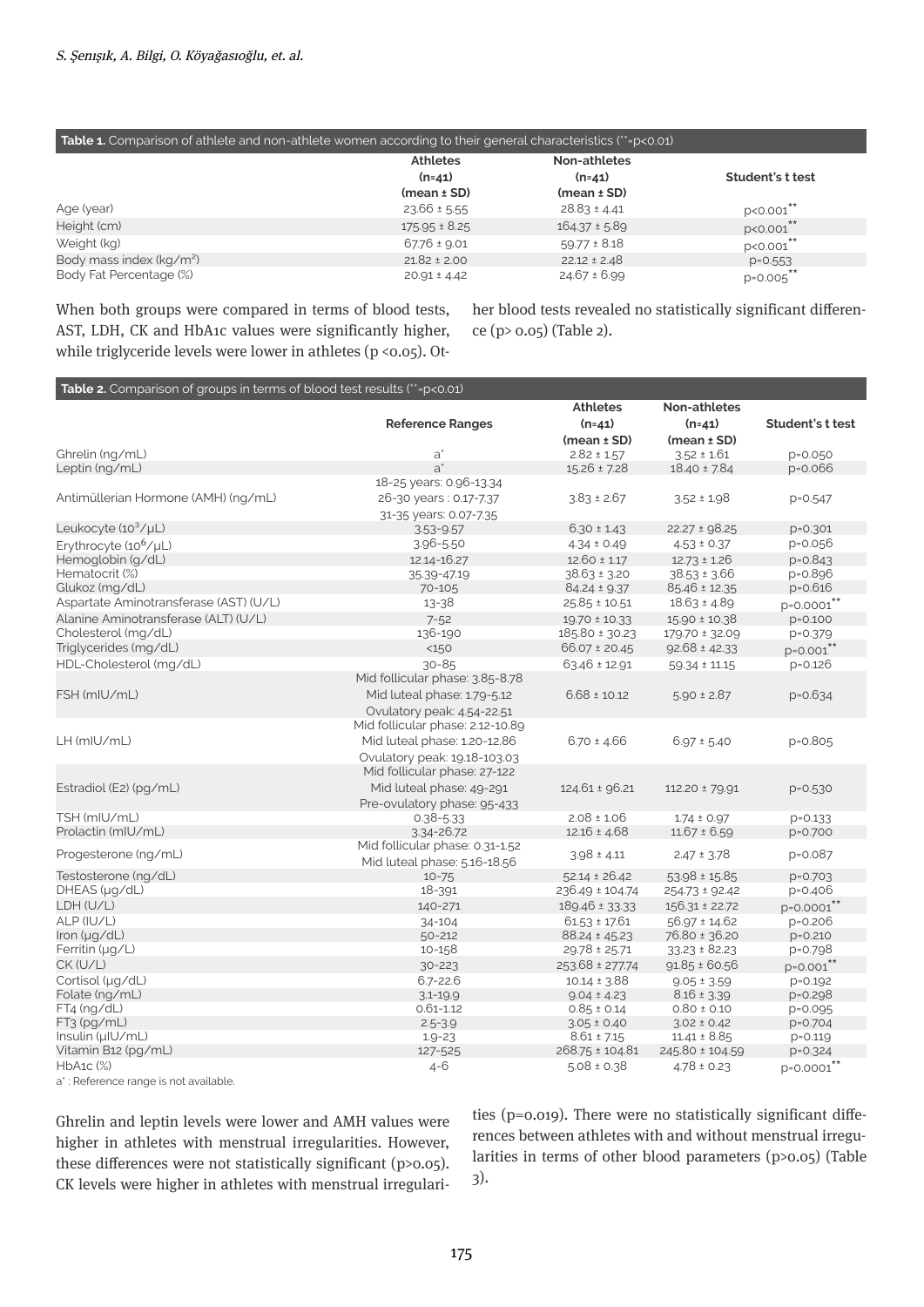|                                                                      |                                            |                                    | Table 3. Comparison of athletes with and without menstrual irregularities in terms of blood tests (*= p<0.05). |                                    |                          |
|----------------------------------------------------------------------|--------------------------------------------|------------------------------------|----------------------------------------------------------------------------------------------------------------|------------------------------------|--------------------------|
|                                                                      |                                            | <b>Athletes</b>                    | Athletes with menstrual                                                                                        | Athletes without menstrual         |                          |
|                                                                      | <b>Reference Ranges</b>                    | $(n=41)$                           | irregularities (n=17)                                                                                          | irregularities (n=24)              | Mann-Whitney<br>U test   |
|                                                                      |                                            | (mean <sub>±</sub> )<br>SD)        | $(mean \pm SD)$                                                                                                | $(mean \pm SD)$                    |                          |
| Ghrelin (ng/ml)                                                      | $a^*$                                      | $2.82 \pm 1.57$                    | $2.31 \pm 1.21$                                                                                                | $3.19 \pm 1.72$                    | p=0.092                  |
| Leptin (ng/ml)                                                       | $a^*$                                      | 15.26 ±<br>7.28                    | $13.65 \pm 6.26$                                                                                               | $16.45 \pm 7.87$                   | $p = 0.203$              |
|                                                                      | 18-25 years: 0.96-                         |                                    |                                                                                                                |                                    |                          |
| Antimüllerian Hormone                                                | 13.34<br>26-30 years: 0.17- 3.83 ± 2.67    |                                    | $4.12 \pm 3.15$                                                                                                | $3.63 \pm 2.32$                    | p=0.781                  |
| (AMH) (ng/ml)                                                        | 7.37                                       |                                    |                                                                                                                |                                    |                          |
|                                                                      | 31-35 years: 0.07-7.35                     |                                    |                                                                                                                |                                    |                          |
| Leukocyte (10 <sup>3</sup> /µl)<br>Erythrocyte (10 <sup>6</sup> /µl) | $3.53 - 9.57$<br>3.96-5.50                 | $6.30 \pm 1.43$<br>$4.34 \pm 0.49$ | $6.65 \pm 1.51$<br>$4.35 \pm 0.23$                                                                             | $6.04 \pm 1.35$<br>$4.34 \pm 0.62$ | $p = 0.204$<br>p=0.284   |
| Hemoglobin (g/dl)                                                    | 12.14-16.27                                | $12.60 \pm$                        | $12.50 \pm 0.74$                                                                                               | $12.80 \pm 1.40$                   | $p = 0.109$              |
|                                                                      |                                            | 1.17<br>38.63 ±                    |                                                                                                                |                                    |                          |
| Hematocrit (%)                                                       | 35.39-47.19                                | 3.20                               | $37.95 \pm 1.83$                                                                                               | $39.12 \pm 3.87$                   | p=0.072                  |
| Glukoz (mg/dl)                                                       | 70-105                                     | 84.24 ±<br>9.37                    | 85.88 ± 9.07                                                                                                   | $83.08 \pm 9.60$                   | p=0.347                  |
| Aspartate Aminotransferase<br>(AST) (U/L)                            | 13-38                                      | 25.85 ±                            | $25.29 \pm 6.28$                                                                                               | $26.25 \pm 12.82$                  | $p = 0.449$              |
| Alanine Aminotransferase                                             |                                            | 10.51<br>19.70 ±                   | $19.00 \pm 6.43$                                                                                               | 20.20 ± 12.50                      |                          |
| (ALT) (U/L)                                                          | $7 - 52$                                   | 10.33<br>185.80 ±                  |                                                                                                                |                                    | $p = 0.577$              |
| Cholesterol (mg/dl)                                                  | 136-190                                    | 30.23                              | 194.00 ± 30.98                                                                                                 | 180.00 ± 28.93                     | $p = 0.173$              |
| Triglycerides (mg/dl)                                                | <150                                       | 66.07 ±<br>20.45                   | $64.70 \pm 19.35$                                                                                              | $67.04 \pm 21.56$                  | p=0.682                  |
| HDL-Cholesterol (mg/dl)                                              | $30 - 85$                                  | 63.46 ±<br>12.91                   | $66.58 \pm 14.43$                                                                                              | $61.25 \pm 11.52$                  | p=0.278                  |
|                                                                      | Mid follicular phase:                      |                                    |                                                                                                                |                                    |                          |
|                                                                      | $3.85 - 8.78$<br>Mid luteal phase:         | $6.68 \pm$                         |                                                                                                                |                                    |                          |
| FSH (mIU/ml)                                                         | $1.79 - 5.12$                              | 10.12                              | $8.50 \pm 15.57$                                                                                               | $5.40 \pm 2.31$                    | p=0.682                  |
|                                                                      | Ovulatory peak: 4.54-<br>22.51             |                                    |                                                                                                                |                                    |                          |
|                                                                      | Mid follicular phase:                      |                                    |                                                                                                                |                                    |                          |
|                                                                      | 2.12-10.89                                 |                                    |                                                                                                                |                                    |                          |
| LH (mIU/ml)                                                          | Mid luteal phase:<br>1.20-12.86            | $6.70 \pm 4.66$                    | $7.03 \pm 5.25$                                                                                                | $6.46 \pm 4.29$                    | $p=1.00$                 |
|                                                                      | Ovulatory peak:                            |                                    |                                                                                                                |                                    |                          |
|                                                                      | 19.18-103.03<br>Mid follicular phase:      |                                    |                                                                                                                |                                    |                          |
|                                                                      | 27-122                                     |                                    |                                                                                                                |                                    |                          |
| Estradiol (E2) (pg/ml)                                               | Mid luteal phase: $49 - 124.61 \pm$<br>291 | 96.21                              | 137.76 ± 128.09                                                                                                | $115.29 \pm 66.84$                 | $p = 0.814$              |
|                                                                      | Pre-ovulatory phase:                       |                                    |                                                                                                                |                                    |                          |
| TSH (mIU/ml)                                                         | 95-433<br>$0.38 - 5.33$                    | $2.08 \pm 1.06$                    | $1.85 \pm 1.06$                                                                                                | $2.25 \pm 1.06$                    | $p = 0.234$              |
| Prolactin (mIU/ml)                                                   | 3.34-26.72                                 | $12.16 \pm$                        | $13.12 \pm 4.93$                                                                                               | $11.48 \pm 4.48$                   | p=0.296                  |
|                                                                      | Mid follicular phase:                      | 4.68                               |                                                                                                                |                                    |                          |
| Progesterone (ng/ml)                                                 | $0.31 - 1.52$                              | $3.98 \pm 4.11$                    | $3.11 \pm 3.36$                                                                                                | $4.60 \pm 4.53$                    | $p = 0.435$              |
|                                                                      | Mid luteal phase:<br>5.16-18.56            |                                    |                                                                                                                |                                    |                          |
| Testosterone (ng/ml)                                                 | $10 - 75$                                  | $52.14 \pm$                        | 48.12 ± 25.92                                                                                                  | 54.98 ± 26.95                      | $p = 0.296$              |
| DHEAS (µg/dl)                                                        | 18-391                                     | 26.42<br>236.49 ±                  |                                                                                                                | 246.92 ± 114.27                    |                          |
|                                                                      |                                            | 104.74<br>189.46 ±                 | 221.77 ± 90.90                                                                                                 |                                    | $p = 0.443$              |
| LDH (U/L)                                                            | 140-271                                    | 33.33                              | 195.41 ± 27.88                                                                                                 | 185.25 ± 36.69                     | $p = 0.106$              |
| ALP (IU/L)                                                           | 34-104                                     | $61.53 \pm$<br>17.61               | 66.70 ± 21.33                                                                                                  | $57.87 \pm 13.75$                  | p=0.208                  |
| Iron (µg/dl)                                                         | 50-212                                     | 88.24 ±<br>45.23                   | $91.82 \pm 53.83$                                                                                              | 85.70 ± 39.08                      | $p = 0.874$              |
| Ferritin (µg/L)                                                      | 10-158                                     | 29.78 ±<br>25.71                   | 36.82 ± 33.35                                                                                                  | 24.79 ± 17.70                      | p=0.361                  |
| CK (U/L)                                                             | $30 - 223$                                 | $253.68 \pm$                       | 279.70 ± 161.13                                                                                                | 235.25 ± 339.46                    | $p = 0.019$ <sup>2</sup> |
| Cortisol (µg/dl)                                                     | $6.7 - 22.6$                               | 277.74<br>$10.14 \pm$              | $10.75 \pm 3.96$                                                                                               | $9.70 \pm 3.85$                    | $p = 0.451$              |
| Folate (ng/ml)                                                       | $3.1 - 19.9$                               | 3.88<br>$9.04 \pm 4.23$            | $9.83 \pm 4.32$                                                                                                | $8.49 \pm 4.17$                    | $p = 0.153$              |
|                                                                      |                                            |                                    |                                                                                                                |                                    |                          |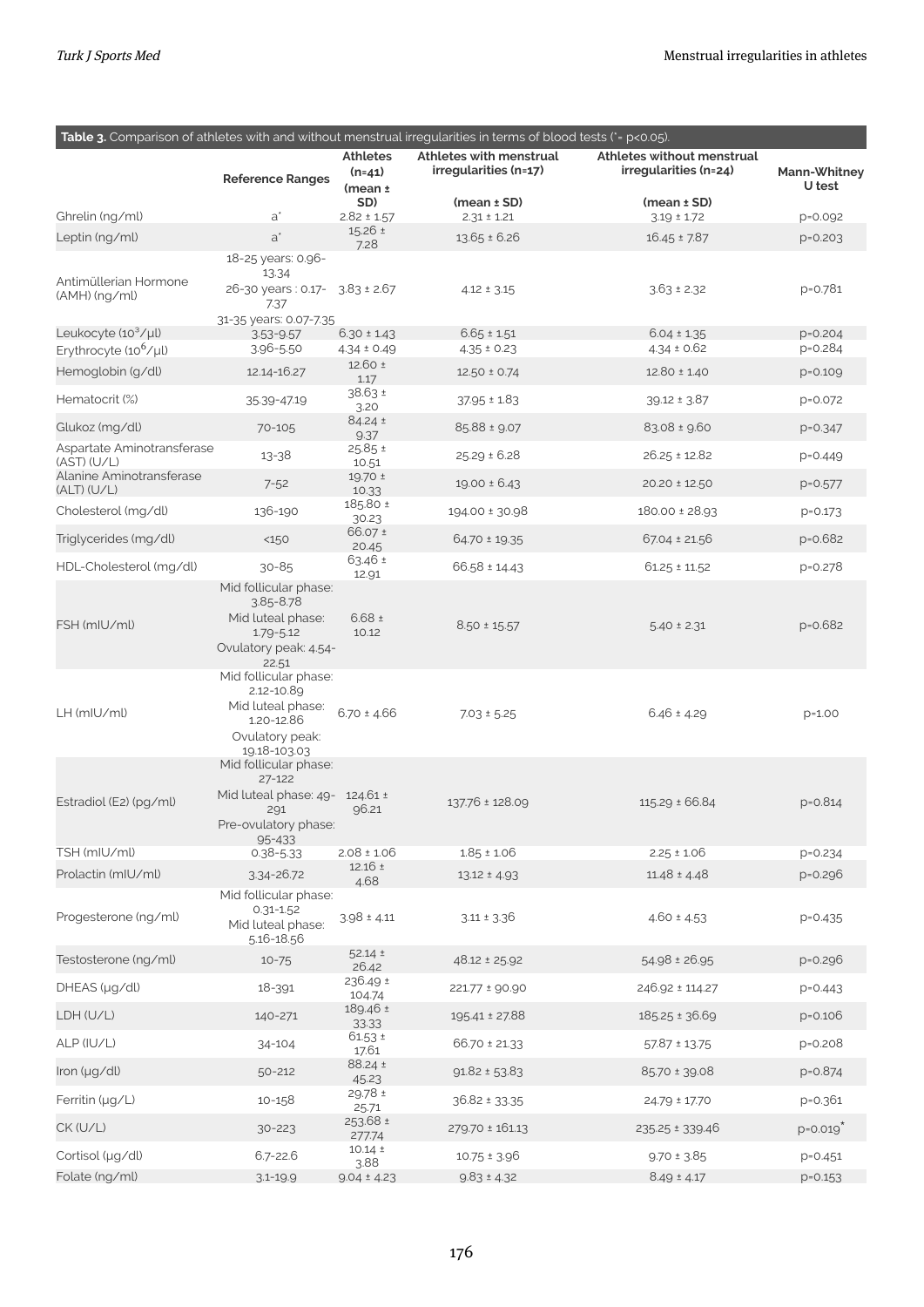| Table 3. Comparison of athletes with and without menstrual irregularities in terms of blood tests (*= p<0.05). |                     |                                                |                                                  |                                                     |                        |
|----------------------------------------------------------------------------------------------------------------|---------------------|------------------------------------------------|--------------------------------------------------|-----------------------------------------------------|------------------------|
|                                                                                                                | Reference<br>Ranges | <b>Athletes</b><br>$(n=41)$<br>$(mean \pm SD)$ | Athletes with menstrual<br>irregularities (n=17) | Athletes without menstrual<br>irregularities (n=24) | Mann-Whitney U<br>test |
|                                                                                                                |                     |                                                | $(mean \pm SD)$                                  | $(mean \pm SD)$                                     |                        |
| $FT4$ (ng/dl)                                                                                                  | $0.61 - 1.12$       | $0.85 \pm 0.14$                                | $0.85 \pm 0.13$                                  | $0.85 \pm 0.15$                                     | $D = 0.731$            |
| $FT3$ (pg/ml)                                                                                                  | $2.5 - 3.9$         | $3.05 \pm 0.40$                                | $3.14 \pm 0.44$                                  | $2.99 \pm 0.36$                                     | $p = 0.283$            |
| Insulin (IU/ml)                                                                                                | $1.9 - 2.3$         | $8.61 \pm 7.15$                                | $9.87 \pm 8.22$                                  | $7.72 \pm 6.32$                                     | $p=0.427$              |
| Vitamin B12<br>(pg/ml)                                                                                         | 127-525             | $268.75 \pm$<br>104.81                         | 256.88 ± 101.13                                  | 277.16 ± 108.69                                     | $p = 0.375$            |
| $HbA1C$ $(\%)$                                                                                                 | 4-6                 | $5.08 \pm 0.38$                                | $5.11 \pm 0.44$                                  | $5.07 \pm 0.34$                                     | $p = 0.622$            |

Similar to the athlete group, the blood values were not statistically significantly different between women with and without menstrual irregularities in the control group (p> 0.05).

There was only a statistically significant negative correlation between ghrelin and menstrual irregularity (r=-0.240, p=0.031). Additionally, a statistically significant positive correlation was found between AMH and testosterone levels (r=0.247, p=0.025). There was no significant relationship between other parameters  $(p>0.05)$ .

## **DISCUSSION**

Menstrual dysfunctions were higher in athletes compared to the non-athlete controls (41%, 24%, respectively). Body fat levels were lower in athletes. In both groups, leptin, ghrelin and AMH levels were found to be similar in women with menstrual dysfunction.

Athletes had similar body composition and age characteristics who had menstrual dysfunctions and regular periods. This shows that the features such as body fat level and age have no effect on menstrual functions. Athletes who were trying to improve their physical performance through strict dietary restrictions or strenuous exercises that cause weight loss have been found to have higher levels of amenorrhea or oligomenorrhea (16,17). It was reported that menstrual dysfunction in runners and ballet dancers occurred between 65 to 69% (18,19), and approximately 45% in female athletes playing volleyball and basketball (20). In this study, the rate of menstrual dysfunction has been depicted as 41%. Unlike long distance running, basketball and volleyball are intermittent sports, and athletes have enough time to rest between periods of intense activities. In addition, basketball and volleyball players are more muscular and heavier than long distance runners and ballet dancers (21). Unlike runners and ballet dancers, team sports athletes do not have strict nutritional restrictions, so usually there is no significant negative energy balance. This may explain the lower frequency of menstrual dysfunction in basketball and volleyball players. In these athletes, menstrual disorders may result from very intense, strenuous training programs and long-term psychological stress.

Intense physical stress and energy imbalance cause activation of the hypothalamic - pituitary - adrenal axis and high cortisol levels. It is suggested that cortisol causes amenorrhea by disrupting GnRH release and LH's normal pulsatile release (22). Although low FSH and LH levels are seen in cases of hypogonadothropic hypogonadism, no statistically significant difference was found between the groups in terms of FSH, LH and estrogen levels in our study. In insufficient energy intake, metabolic and endocrine adaptations occur to conserve energy. These adaptations include lower T<sub>3</sub> (2<sub>3</sub>, insulin (2<sub>4</sub>), IGF-1 (2<sub>5</sub>) and leptin ( $7$ ) levels, increased cortisol (2) and ghrelin levels (12). In our study, the levels of metabolic and endocrine parameters such as insulin, glucose, leptin, ghrelin, T3 and cortisol were similar among athletes with and without menstrual dysfunction. Also considering that none of the participants were in a calorie restriction diet, these findings indicated that the energy balance was not impaired in basketball and volleyball players in this study. If training does not cause a deterioration in energy balance, it may not have harmful effects on female reproductive functions by itself.

The regulators of homeostatic mechanism for energy intake; leptin and ghrelin can affect the mechanisms regulating the reproductive function. Low levels of leptin have been shown to cause impairment of menstrual function (5). Leptin levels in circulation generally decrease with exercise. The response of these hormones appears to be influenced by exercise intensity, type, and duration. Therefore, different results were reported in various studies (6,26). These results support the importance of the link between energy consumption and menstrual disorders. Athletes with menstrual dysfunctions showed no statistically significant difference compared to athletes with regular menstruations, although their leptin levels were lower. This result showed that although these athletes were training intensely, the energy balance has not been adversely affected.

In most studies investigating the effect of exercise on ghrelin level, it has been found that ghrelin level increases in response to weight loss (27). High ghrelin levels have been shown to suppress hypothalamic GnRH release and pulsatile LH release and cause amenorrhea in young athletes (28). De Souza et al. reported that ghrelin levels increase in pe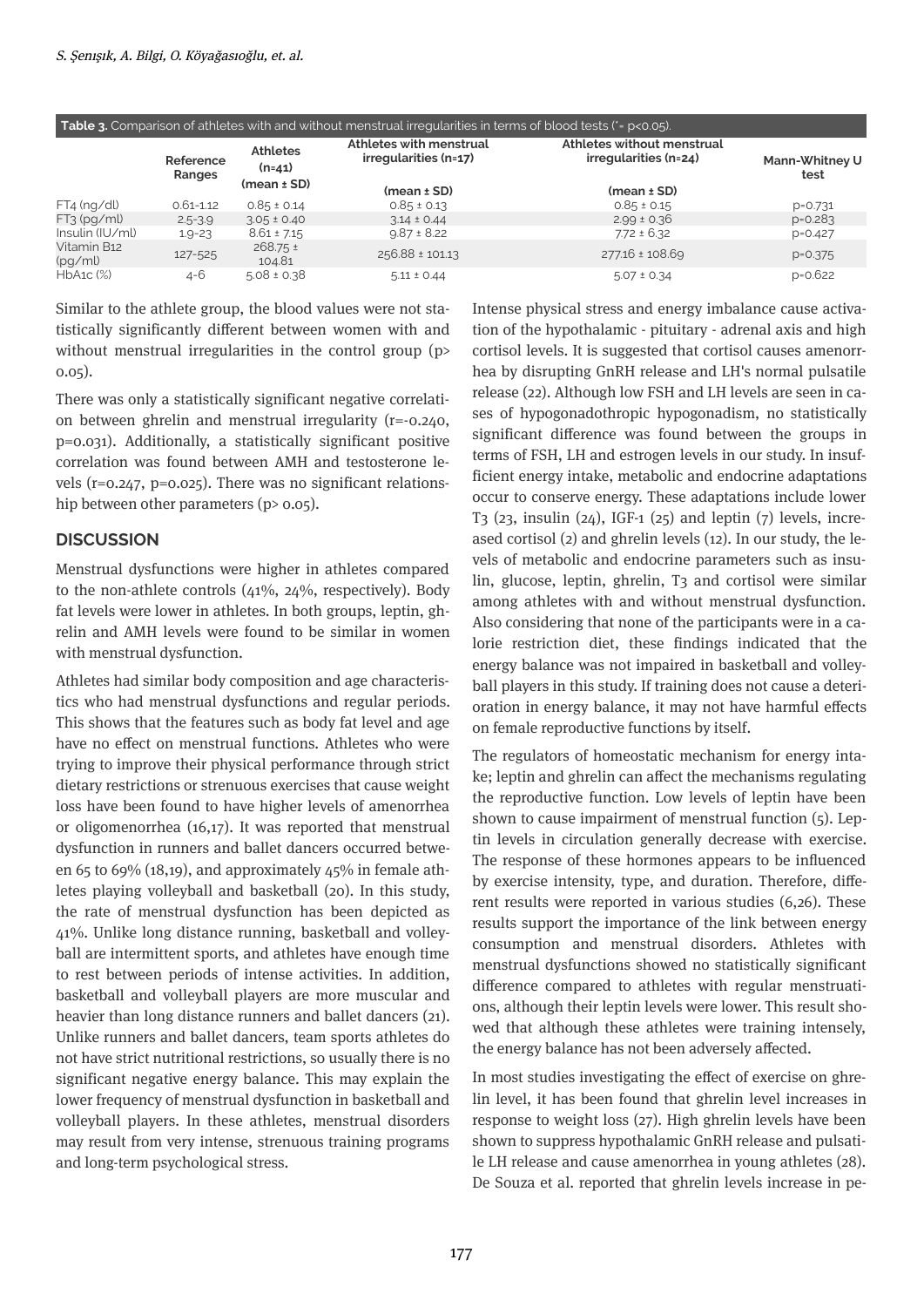ghrelin levels may help to explain that the impact of sports on menstrual function was less than expected in this study.

Serum Antimullerian hormone (AMH) is one of the most sensitive markers used to evaluate ovarian reserve. AMH levels are high in women who have menstrual dysfunction. The increase in serum AMH level can be used as an ovarian reserve marker of menstrual dysfunction (13,30). , Abbara A et al. found that serum AMH level was higher in women with menstrual disorder and the risk of menstrual disorder increased with increment in AMH level. They also showed that AMH level was more effective in distinguishing women with menstrual disorder than the number of antral follicles(30). In our study, the level of AMH in athletes with menstrual irregularities was higher, although not statistically significant compared to athletes with normal menstrual functions. Considering the findings from our study and previous studies, we can say that serum AMH level may provide valuable information in the diagnosis and followup of menstrual dysfunctions that may occur in athletes.

There are limitations for this study. First, the number of participants is relatively small compared to previous studies examining the relationship between AMH and lifestyle and menstrual cycle characteristics.

Second limitation is the lack of calculation of the daily energy expenditure. Athletes with BMI lower than  $18.5\text{kg/m}^2$  are shown to have higher risk for menstrual dysfunction (31). All of the participants of this study had BMI's higher than  $18.5 \text{kg/m}^2$  and none were in a calorie restriction diet. Therefore, we assumed that none of the participants had negative energy balance.

Third limitation is that physical characteristics were not similar between the groups. In our study, the athlete group consisted of volleyball and basketball players. These individuals are known to be taller and heavier than the normal population. On the other hand, the non-athlete control group was representing the normal population.

#### **CONCLUSION**

Although there was no statistically significant difference, frequency of menstrual irregularities were higher in athletes playing basketball and volleyball than non-athlete group. AMH levels were higher in athletes with menstrual irregularities. However, it is necessary to conduct extensive studies in order to investigate whether AMH level can be used as a marker in determining athletic amenorrhea.

#### *Ethics Committee Approval / Etik Komite Onayı*

The approval for this study was obtained from Institutional Ethics Committee of Ege University, İzmir, Turkey (Decision no: E.248047 Date: 03.10.2017).

#### *Conflict of Interest / Çıkar Çatışması*

The authors declared no conflicts of interest with respect to authorship and/or publication of the article.

#### *Financial Disclosure / Finansal Destek*

This study was funded by University's Scientific Research Projects Coordination Unit (project no. 18-TIP-001).

#### *Author Contributions / Yazar Katkıları*

Concept All authors; Design All authors; Supervision MCT, BY; Materials AB, SS, OK; Data Collection and/or Processing SS, AB, OK, PB, OKG; Analysis and Interpretation PB, OKG; Literature Review SS, OK; Writing Manuscript SS, OK; Critical Reviews MCT, BY.

## **REFERENCES**

- Williams NI, Berga SL, Cameron JL. Synergism between psychosocial and metabolic stressors: impact on reproductive function in cynomolgus monkeys. Am J Physiol Endocrinol Metab. 2007;293:E270-6. 1.
- Loucks AB, Mortola JF, Girton L, Yen SS. Alterations in the hypothalamic-pituitary-ovarian and the hypothalamic-pituitary-adrenal axes in athletic women. J Clin Endocrinol Metab. 1989;68(2):402-11. 2.
- Pettersson F, Fries H, Nillius SJ. Epidemiology of secondary amenorrhea: I. Incidence and prevalence ratesAm. J. Obstet. Gynecol. 1973 Sep 1;117(1):80-6. 3.
- Loucks AB, Horvath SM. Athletic amenorrhea: a review. Med Sci Sports Exerc. 1985;17(1):56-72. 4.
- Köpp W, Blum WF, Von Prittwitz S, Ziegler A, Lübbert H, Emons G, et al. Low leptin levels predict amenorrhea in underweight and eating disordered females. Mol Psychiatry. 1997;2(4):335-40. 5.
- Kraemer RR, Chu H, Castracane VD. Leptin and exercise. Exp Biol Med (Maywood). 2002;227(9):701-8. 6.
- Laughlin GA, Yen SS. Hypoleptinemia in women athletes: absence of a diurnal rhythm with amenorrhea. J Clin Endocrinol Metab. 1997;82(1):318-21. 7.
- Hansen TK, Dall R, Hosoda H, Kojima M, Kangawa K, Christiansen JS, et al. Weight loss increases circulating levels of ghrelin in human obesity. Clin Endocrinol (Oxf). 2002;56(2):203-6. 8.
- Kluge M, Schussler P, Uhr M, Yassouridis A, Steiger A. Ghrelin suppresses secretion of luteinizing hormone in humans. J Clin Endocrinol Metab. 2007;92(8):3202-5. 9.
- Jürimäe J, Jürimäe T, Purge P. Plasma ghrelin is altered after maximal exercise in elite male rowers. Exp Biol Med (Maywood). 2007;232(7):904-9. 10.
- Otto B, Cuntz U, Fruehauf EA, Wawarta R, Folwaczny C, Riepl RL, et al. Weight gain decreases elevated plasma ghrelin concentrations of patients with anorexia nervosa. Eur J Endocrinol. 2001;145(5):669-73. 11.
- De Souza MJ, Leidy HJ, O'Donnell E, Lasley B, Williams NI. Fasting ghrelin levels in physically active women: relationship with menstrual disturbances and metabolic hormones. J Clin Endocrinol Metab. 2004;89(7):3536-42. 12.
- Dewailly D, Andersen CY, Balen A, Broekmans F, Dilaver N, Fanchin R, et al. The physiology and clinical utility of anti-Müllerian hormone in women. Hum Reprod Update. 2014;20(3):370-85. 13.
- Dewailly D, Gronier H, Poncelet E, Robin G, Leroy M, Pigny P, et al. Diagnosis of polycystic ovary syndrome (PCOS): revisiting the threshold values of follicle count on ultrasound and of the serum AMH level for the definition of polycystic ovaries. Hum Reprod. 2011;26(11):3123-9. 14.
- Pellatt L, Rice S, Mason HD. Anti-Müllerian hormone and polycystic ovary syndrome: a mountain too high? Reproduction. 2010;139(5):825-33. 15.
- Sherman RT, Thompson RA. Practical use of the International Olympic Committee Medical Commission position stand on the female athlete triad: a case example. Int J Eat Disord. 2006;39(3):193-201. 16.
- Bacchi E, Spiazzi G, Zendrini G, Bonin C, Moghetti P. Low body weight and menstrual dysfunction are common findings in both elite and amateur ballet dancers. *J Endocrinol Invest.* 2013;36(5):343-6. 17.
- Abraham SF, Beumont PJ, Fraser IS, Llewellyn-Jones DE. Body weight, exercise and menstrual status among ballet dancers in training. Br J Obstet Gynaecol. 1982;89(7):507-10. 18.
- Dušek T. Influence of high intensity training on menstrual cycle disorders in athletes. Croat Med J. 2001;42(1):79-82. 19.
- Wodarska M, Witkoś J, Drosdzol-Cop A, Dąbrowska J, Dąbrowska-Galas M, Hartman M, et al. 20. Menstrual cycle disorders in female volleyball players. J Obstet Gynaecol. 2013;33(5):484-8.
- Ziv G, Lidor R. Physical attributes, physiological characteristics, on-court performances and nutritional strategies of female and male basketball players. Sports Med. 2009;39(7):547-68. 21.